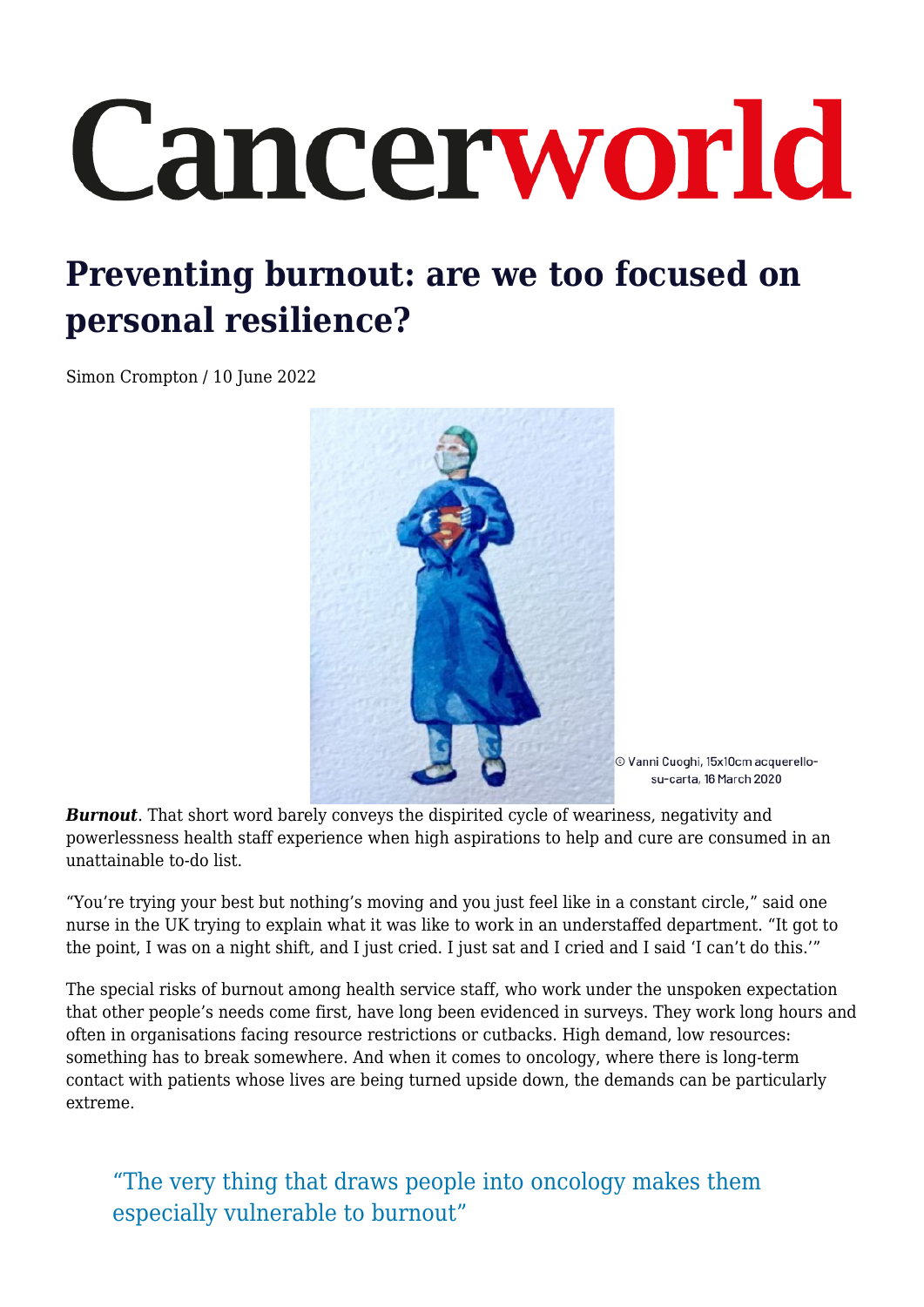[A 2019 Canadian study](https://ascopubs.org/doi/abs/10.1200/OP.21.00170) found that nearly three-quarters of the 418 oncologists surveyed experienced symptoms of burnout – emotional exhaustion, depersonalisation and feelings of a lack of personal accomplishment. [A pan-European survey](https://www.esmo.org/meetings/past-meetings/esmo-2014-congress/press-media/More-Than-70-of-Young-Oncologists-in-Europe-Suffer-Symptoms-of-Burnout) on the working conditions of young oncologists published in the *Annals of Oncology* in 2013 found that more than four in every five respondents from Central Europe suffer from burnout.

The very thing that draws people into oncology makes them especially vulnerable to burnout, believes David Cameron, Consultant Medical Oncologist at NHS Lothian, in Scotland, Professor of Oncology at the University of Edinburgh, and joint lead for the Edinburgh Experimental Cancer Medicine Centre.

"I think anybody in a profession where you are caring for someone with a problem is going to be at risk of burnout, if you carry any proportion of that individual's physical or emotional pain internally," he says. "I'm convinced that the people who make good carers have the ability to empathise with the people they care for, because you need that to read them emotionally, to help them psychologically."

"And I think the risk of burnout may be greater for oncologists than some other medics, because there are not that many other professions where, not just day-to-day but month-to-month, sometimes year-to-year, you are dealing with individuals facing the challenge of their own mortality, which you have to help them address, as well trying to prevent them dying."

Johan de Munter, President of the European Oncology Nursing Society, is so concerned about burnout and its causes that he made addressing it one of the priorities of his presidency. The need for self-care among cancer nurses, given the growing threat of burnout, was also [the theme of this](https://cancerworld.net/partnership/supporting-cancer-nurses-in-caring-for-themselves-and-their-patients/) [year's European Cancer Nursing Day](https://cancerworld.net/partnership/supporting-cancer-nurses-in-caring-for-themselves-and-their-patients/).

## "We see people who feel emotionally lost, who are exhausted and cannot do any more and have a reduced sense of personal value"

Increasing care demands, staff shortages, lack of recognition, changing healthcare environments and lack of support mechanisms are all contributory, believes de Munter.

"I think for cancer care professionals, burnout and compassion fatigue are encountered on a day-today basis because of the stressors in their workplace," he says. "We see people who feel emotionally lost, who are exhausted and cannot do any more and have a reduced sense of personal value."

The arrival of Covid in 2020 inevitably made the strains on oncology staff worse. Already overstretched oncology workforces were faced with severe staff shortages, the need to protect highly vulnerable patients and the possibility of contracting a potentially fatal disease themselves. Absenteeism induced by burnout exacerbated the problem. The exact impact of that has yet to be thoroughly assessed, but two online surveys conducted by the European Society for Medical Oncology (ESMO) Resilience Task Force during Covid provided an indication.

The [first survey](https://www.sciencedirect.com/science/article/pii/S2059702921000132), conducted between  $16^{th}$  April and  $3^{rd}$  May 2020, found that 38% of the 1,520 oncology staff participating had experienced feelings of burnout. The [follow-up survey](https://www.esmoopen.com/article/S2059-7029(21)00160-5/fulltext), conducted between  $16<sup>th</sup>$  July and  $6<sup>th</sup>$  August 2020, found that the proportion of respondents reporting feelings of burnout had risen to 49%. The proportion of professionals at risk of distress increased from 25% to 33% between the two surveys.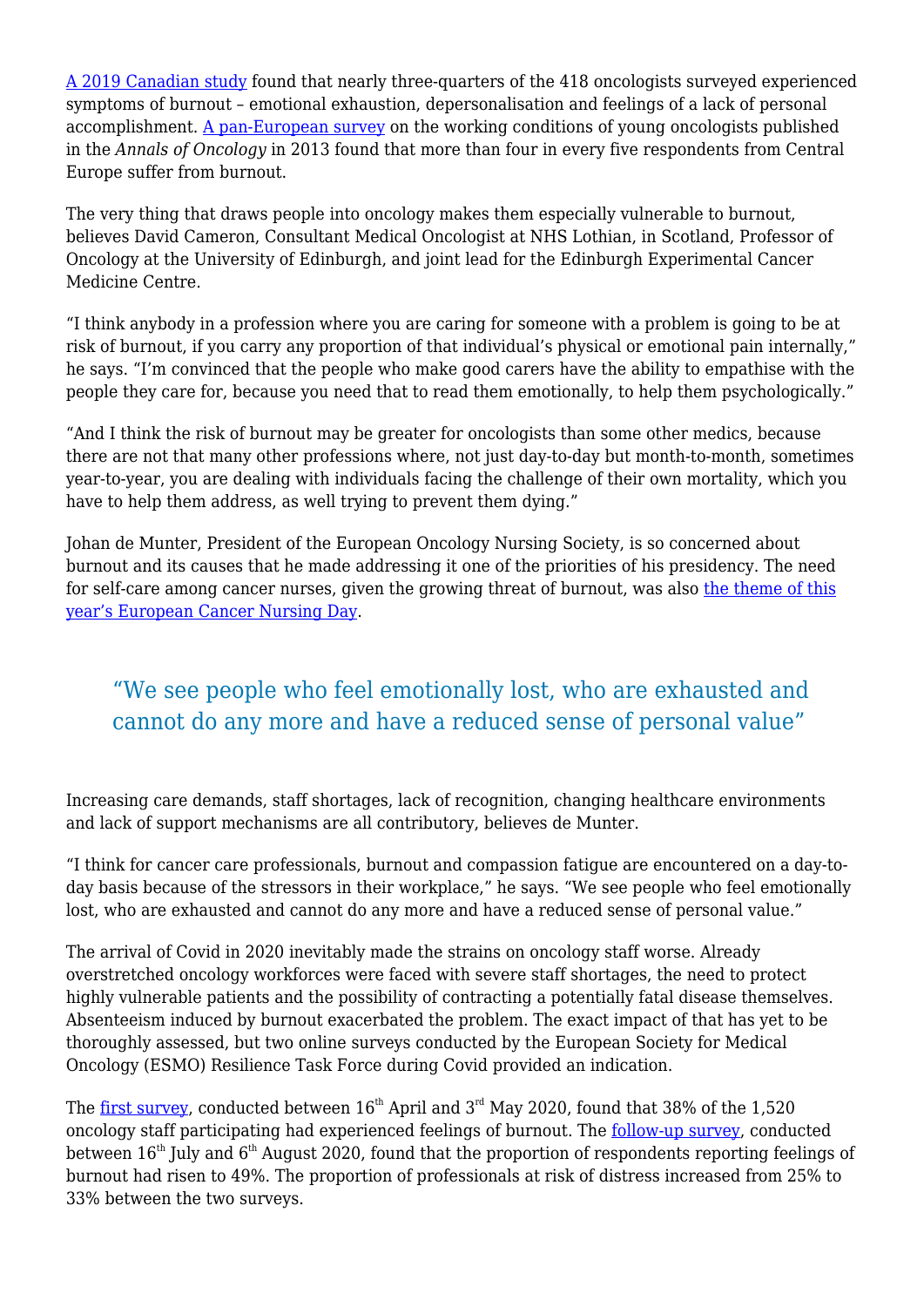Fay Hlubocky, a specialist in psychosocial oncology at University of Chicago Medicine, recently concluded [in an article](https://ascopubs.org/doi/10.1200/OP.20.00937) in *JCO Oncology Practice* that "the realities of the COVID-19 cancer care era resulted in a multifold increase in oncologist distress," and that as a result "organizations have a responsibility to support oncologists in living authentically to their intrinsic core values."

So after decades of concern about oncology burnout, has the clear threat to staff psychological wellbeing caused by the pandemic brought the issue to a head? Is there now not just a new opportunity, but, as Hlubocky says, a moral imperative to address burnout in oncology and other fields of medicine head on? Certainly the number of articles written on the subject during the pandemic, and proposing solutions, would suggest a new momentum.

#### **The individual or their working environment?**

The emphasis in many is on building the resilience of individuals, making them less susceptible to burnout. Hlubocky, for example, proposes that cancer organisations "should prepare, plan, and implement interventions to build a supportive, ethical work climate to restore resilience using optimal, evidence-based programmatic interventions," including stress management, peer-to-peer support and mindfulness-based approaches.

A recent [scoping review](https://www.frontiersin.org/articles/10.3389/fpubh.2021.677915/full) on how to address and mitigate burnout in clinical oncology, published in *Frontiers in Public Health*, came to a similar conclusion, saying that organisational and individual interventions such as mindfulness and motivational packages, training in communication skills, stress management, relaxation, mindfulness, self-efficacy, resilience and work-life balance "can ensure job satisfaction, a supportive working environment, job retention for oncologists, and improved patient care." Mindfulness to improve resilience is recommended in many papers.

But is individual resilience really the main cause of the problem? Does it offer the solution? Or is there need for a broader structural and cultural change at a workplace level?

Johan de Munter believes that change is needed at every level. Yes, there is definitely need for small scale local actions that might help support those working in oncology – where training and classes (including in mindfulness) will play a role. But on a broader level, employing organisations need to look at how staff are managed and whether they are following policies and best practice guidelines on staffing levels, support and supervision, occupational safety and resourcing.

### "We need to give people opportunities to evolve, to learn, participate, raise their voice and be involved in their organisations"

de Munter argues that the most important priority is to create a democratic culture where employees can openly talk about the problems they are experiencing and address them together. "Acknowledgement is very important," he says. "We need more deep democracy, where everybody can speak up. We need to give people opportunities to evolve, to learn, participate, raise their voice and be involved in their organisations next to care of patients. In that way you create an open culture, not a top-down culture saying what you have to do."

David Cameron strongly echoes de Munter's emphasis on giving oncology professionals opportunities to help shape the environment – including the knowledge environment – that they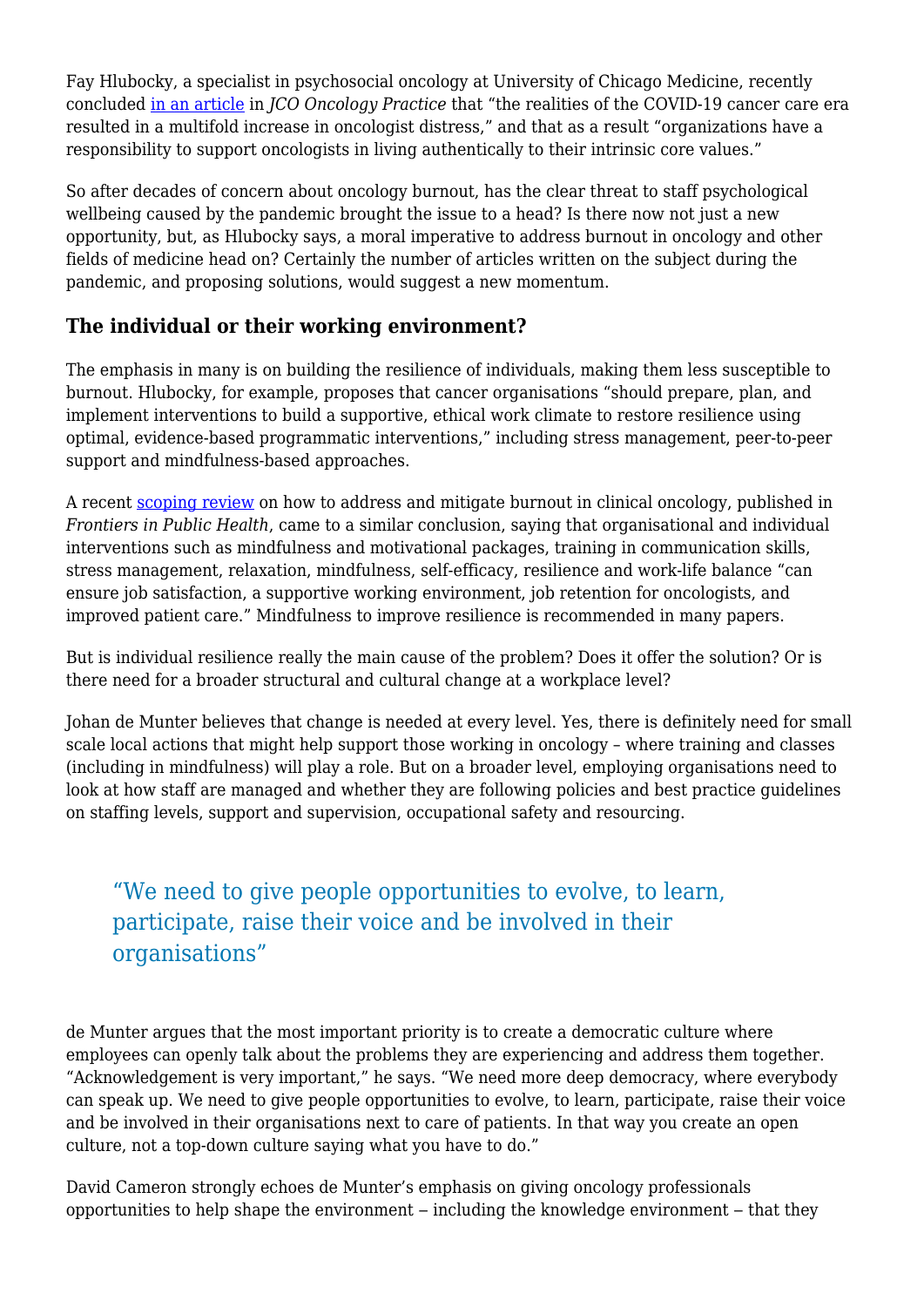work in.

He argues that meaningful change hinges on creating structures that allow staff to step back, escape the everyday, and contribute to the bigger picture, which includes channelling oncology staff into activities that help them see that they can improve the lot of people with cancer, beyond caring for individuals. This might be through research, communication, teaching or other activities.

"One of the things that has enabled me to go on looking after cancer patients is contributing to research to try and improve their outcomes," he says. "There is a strategic way in which organisations can say: yes, the reality of cancer can be awful, but there's lots you can do to make it less awful in the future. To me that's research. For some people it's management, service organisation, or conducting service reviews, or work with patients focus groups."

"But we all need something that offloads some of the pain we see from individual patients which can seem relentless. Something that allows you to step back from a series of bad news consultations, for example, and sit down and design something which will try and reduce the frequency of these awful conversations."

# "One of the things that has enabled me to go on looking after cancer patients is contributing to research to try and improve their outcomes"

This is the culture that Cameron, who specialises in breast cancer, sees in his colleagues and managers at the Edinburgh Cancer Centre in NHS Lothian. It is, he explains, a matter of sending out the right messages to clinicians from the moment they start work at an organisation. And then giving them the working structures to permit collaborative projects.

"I think it is essential in areas like oncology that, from day one, you do not give messages that create the expectation that you come in on a Monday morning, roll up your sleeves, go home on a Sunday night – and you've done nothing but look after sick people. This a recipe for fast burnout. You need to give them opportunities in their working week to think, to work, to cooperate, to collaborate, to construct. So that's a matter of employers structuring. It needs to be embedded in the service philosophy of looking after your staff and thinking what do they need. And I don't think that's simply a matter of mindfulness training."

Other changes would help. Cameron says organisations need to better understand what motivates oncology staff and gives them the kind of positive feedback that makes a potentially gruelling job rewarding. Because of clinicians' often long-term relationship with cancer patients, knowing about positive outcomes when they have left treatment can give a real sense of purpose. Cameron remembers long-term follow-up clinics for breast cancer patients in the past, which allowed clinicians to see how they had contributed to people's longevity and happiness. Unfortunately, such clinics rarely exist now – they are seen as contributing little to reducing the risk of cancer recurrence.

"Sometimes managers don't understand that some long-term follow-up isn't necessarily a waste of resources. As well as enabling measurement of the effect of the treatments given, and supporting a patient's recovery, it can be an efficient way of giving positive feedback to the staff, and reducing burnout."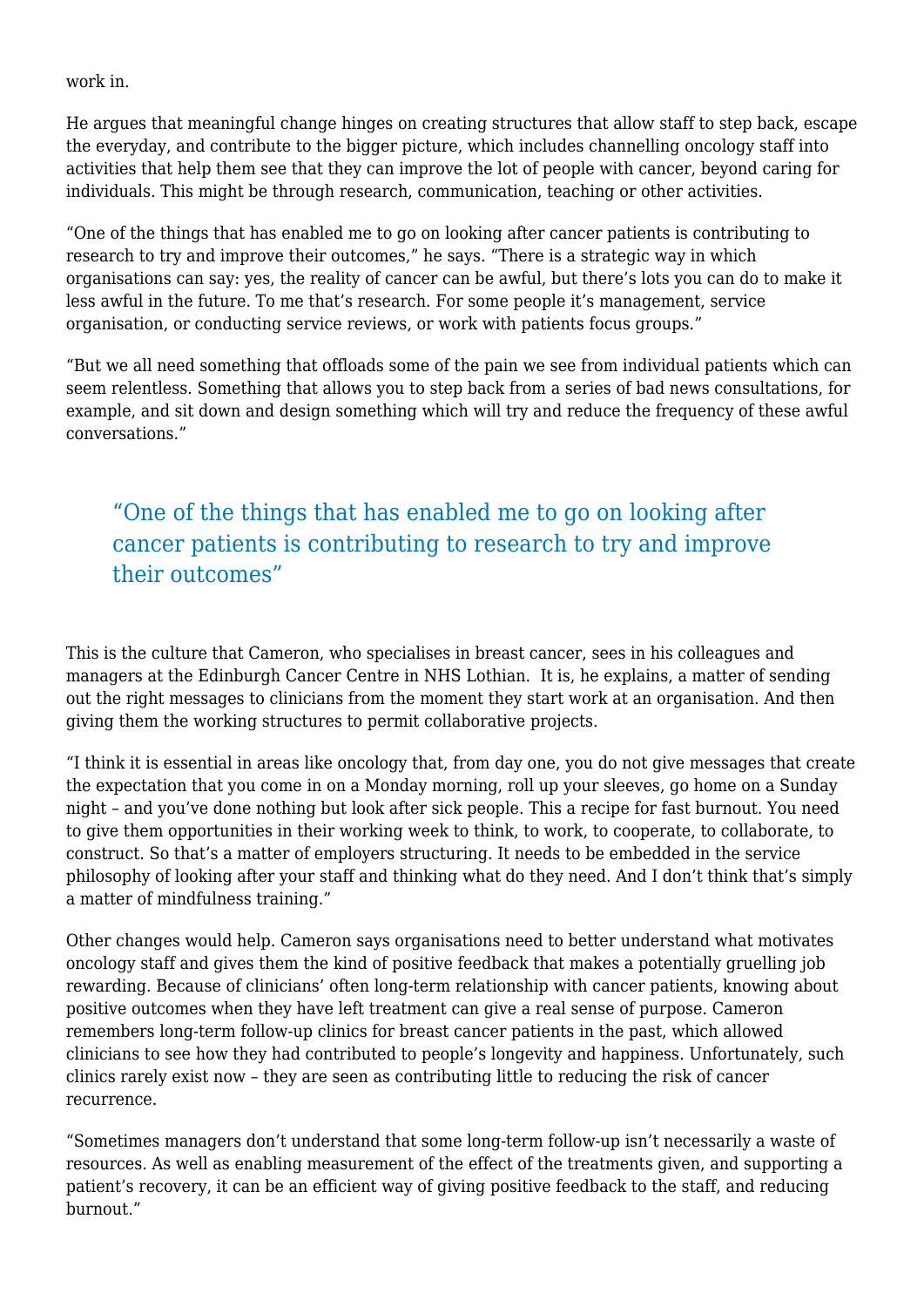The need for wider cultural and organisational measures to reduce burnout appears universal. But it is often hard for organisations to acknowledge, and in some countries for clinicians and researchers to make their voices heard.

# The conclusions point to significant structural, organisational and resourcing problems as the root cause

Several studies have pointed to a significant oncology burnout crisis in eastern European countries. A [2020 study](https://ascopubs.org/doi/full/10.1200/JOP.19.00470) published in *JCO Clinical Practice*, and based on a survey of 637 oncologists in eastern Europe, concluded that 44% of participants were at high risk of emotional exhaustion, and nearly half had a diminished sense of personal accomplishment, with young oncologists most vulnerable. Its conclusions point to significant structural, organisational and resourcing problems as the root cause.

Lower financial and human resource investment in all aspects of oncology care compared with western Europe and lack of availability of radiotherapy units and modern radiotherapy techniques were key factors. "We hypothesized that burnout due to limited availability of radiotherapy resources hinders the ability of young oncologists to give the best possible care to patients," says the study.

That said, overstretched health budgets are also impacting on oncology professionals in western Europe, in an indirect way, as Cameron points out. The practice of reducing costs by cutting the numbers, salaries and pay grades of secretaries and administrative staff only throws the work back onto frontline clinical staff, he says, reducing their ability to do what they're paid for, and increasing burnout.

On the human resourcing side, de Munter points out that making it easier for cancer nurses to move across Europe, by harmonising education and recognition, could be good for the staff and help relieve pressure on health services.

"People need to think more about the mobility of oncology staff. Currently, different levels of education and recognition makes it difficult to move health care staff across Europe. If we recognise this as an important issue, and it becomes easier to move staff to areas of high demand, we will all be able to support each other much better. Having the right education and recognition can increase your resilience, make you feel empowered and reduce your chances of burnout."

de Munter acknowledges that the root causes of burnout will vary from country to country, and that there is no one-size-fits-all solution. And certainly it is easier in some settings than others to create an open culture about the stresses, exhaustion and compassion fatigue that individuals are facing. Acknowledging that you are burnt out is hard in itself – but it feels almost taboo in many high pressure, results-orientated work settings.

"People don't want to be labelled as burnt out. But I think it is possible to create an environment where people can talk openly about it"